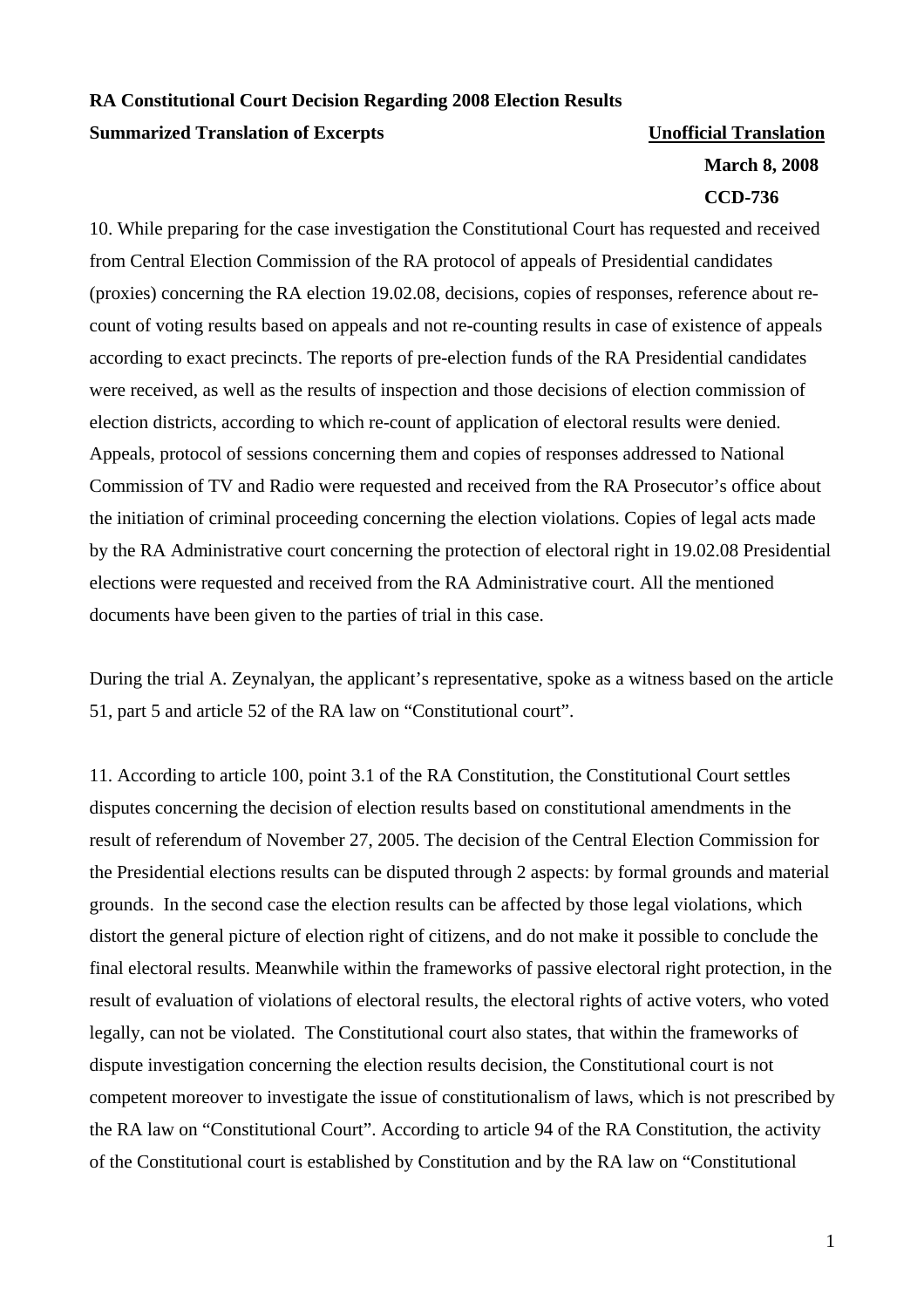Court". Meanwhile article 100 of Constitution also establishes that Constitutional court realizes its authorities vested in the article prescribed by law.

12. The duty of disclosure of factual circumstance of case regardless of position of parties has its particular limits, the existence of which is arranged by constitutional and legal authorities. The official clarification of case is possible only within those scopes, and that principle does not authorize the Constitutional court to assume the authorities of other legal bodies (prosecutor's and investigation) to substitute other administrative bodies. According to article 51, part 5 of Constitution; the Constitutional court shall make a decision within 10 days of period based on the appeal concerning the disputes of President's election results.

13. Following the requirements of article 100, point 3.1 and article 101, point 9 of the RA Constitution as well as the procedures of judicial protection of electoral right, Constitutional Court in its 703 decision June 10, 2007 has expressed a legal position regarding disputes on registration of candidates, the settlement competence of which is assumed to other courts and they cannot be topic of investigation in Constitutional Court and the final acts of those courts are accepted as evidence. The investigation of this case stated that the applicant referring various legal positions of Constitutional Court in the whole electoral procedure and in the process of presenting application has not paid sufficient attention to this position. Constitutional Court emphasizes the maintenance of normative requirements regulating the appeal relations of electoral procedure in all its stages, which is a stable legal precondition for protection of violated electoral rights.

14. Constitutional Court emphasizing the role and activity of the international observer mission, finds that during the trial the preliminary report of that mission regarding the legal violation concerning the President's election results is not a sufficient evidentiary ground to recognize the decision of Central Election Commission invalid. Particularly the first of the applicants has not added any evidentiary facts to those observations. In such case that report shall be observed totally, taking into consideration the statement in it "Presidential elections of the RA on February 19 are held according to assumed duties and principles towards OSCE and EU".

15. More than 500 various initial documents concerning voting were presented to the Constitutional Court by the Presidential candidate L. Ter- Petrosyan of which 94 were properly formulated and evidentiary, including 23 applications requesting re-count, 7 announcements about violations, 12 applications, 7 appeals, 13 protocol about violations, 28 extracts from protocol concerning voting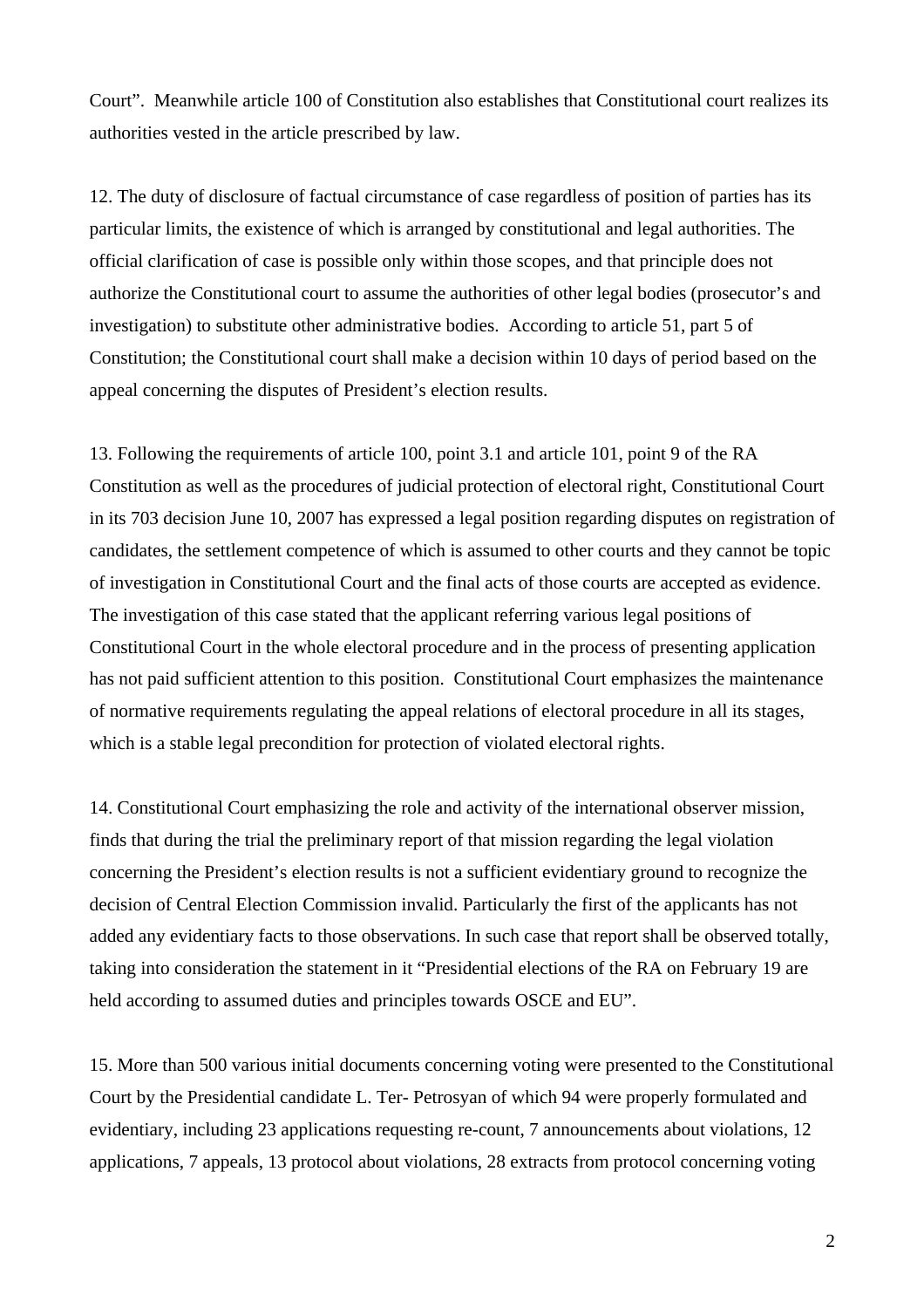results, 2 extracts from protocol of election commissions sessions, 2 receipts for getting applications. Separate video materials about election violations have also been presented. Applications for re-count have been presented to the electoral commission of precincts by all the Presidential candidates concerning 258(13.4% of total number) election districts, of which:

- a) 53% or 135 applications (62 are L. Ter-Petrosyan's and 15 are based on T. Karapetyan's representatives' applications) are satisfied, a re-count has been made based on them and the results have been presented by defendant's party.
- b) 24 applications for re-count were denied because the deadline for submitting them was missed.
- c) 99 applications were denied for different reasons, particularly:
- 35 applications were denied for not being submitted by appropriate applicants according to article  $40^2$  part 1 and 13 of the RA EC.
- 16 applications were denied based on the grounds that they were not documented properly according to article  $40^2$  part 2, 3 and 13 of the RA EC.
- 25 applications were denied according to article  $40^2$  part 1, 2, 3 and 13 of the RA EC because they were not filled out personally by the applicants.
- Only 23 re-count applications were denied on the basis that the requests were baseless; nevertheless, those decisions were not appealed through administrative or judicial procedure.

Moreover the applicant has submitted extracts from appropriately ratified protocols of voting results from 25 Election Commission of election districts the data of which differ from the data posted in the official website of the Central Election Commission. A re-count was made in 3 precincts due to the materials submitted to the Constitutional Court by Central Election Commission. According to the information provided by the RA prosecutor's office a criminal proceeding has been initiated regarding 3 precincts on the basis of article 150 of the RA Civil Code. There is a negligible difference (1-4 units) between the data of protocol extracts of 7 precincts and the ones posted in the official website of the Central Election Commission. There is a considerable difference between the data of protocol extracts of 12 precincts and the ones posted in the official website of the Central Election Commission. The applicant rejected performing inspection in the exact precincts by the Constitutional Court, considering it senseless to perform it after the elections. A criminal proceeding has been instituted and a preliminary investigation is realized according to reference 2/8-01 submitted to the RA Constitutional court on 01.03.08 by the RA Prosecutor's office.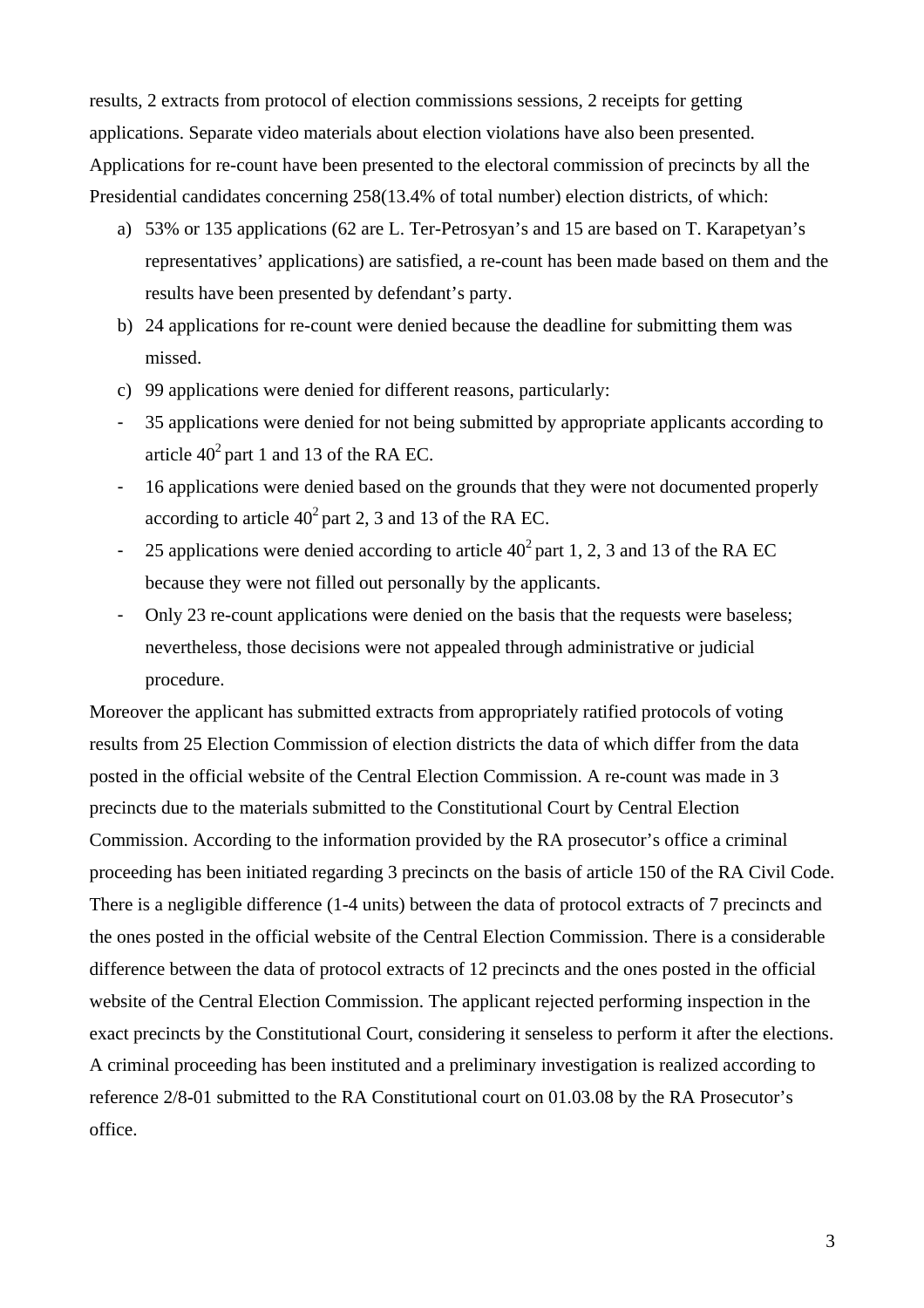Before the constitutional amendments according to 412 decision 16.04.03 of the RA Constitutional Court, during dispute settlement in the Constitutional Court the voting results of precincts are not authentic, if:

- a) There are various summarized protocol in the same precinct concerning the official voting results.
- b) It is legally proved that there are ballot stuffing, wrong count of votes and other violations, but have been rejected by election commissions of precincts, the rights of members of the commission and proxies to verify the voting results were not defended by courts.

Moreover in order to evaluate the influence of not authentic results on total voting results, the Constitutional Court had reduced the total difference of votes given to candidates to the extent of votes given to a candidate having received the most of the votes.

16. Following articles 14,  $14^1$ ,  $17^1$ , 18, 20, 25, 26, 40, 63<sup>2</sup>, 75, 79 and 139 of the RA EC, as well as articles 143-150 of the RA Administrative Procedures Code newly- created administrative courts are authorized for judicial protection of electoral right in the result of legislative developments in the Republic of Armenia. According to article 100, point 3.1 of the Constitution, Constitutional court has the competence of dispute investigation related to decisions of election results. In addition, following the above mentioned articles of EC and Administrative Procedures Code, legal violations in the election procedure are evidential in case, when they are obtained in the result of factual investigation in the competent court. The means of administrative justice have not been productively applied even in such cases, when election commisssion of separate election districts have rejected re-count, those decisions have not been judicially reviewed, this is the real picture of election results of 19.02.08. As to the applicant, there's a mistrust towards the administrative court, however such evidence is not a guarantee for further legal procedure. Meanwhile, violations in any precinct or election district cannot be considered grounds for similar violations in other precincts or cannot lead the whole legitimacy of election procedure under suspicion. The decision of election can be recognized invalid only based on those exact violations, which had or could have vital influence on final election results.

17. The applicant particularly emphasizes the circumstance of unequal conditions for candidates during pre-election compaign and especially the violation by "Haylur" program of Public TV of the impartiality principle prescribed by electoral code. In this regard the Constitutional Court finds that during Presidential election the productive supervision of pre-election compaign has been out of control of the RA Central Election Commission. The National Commission on TV and Radio had formal approach to law requirements. Accordingly not only biased approach has emerged from the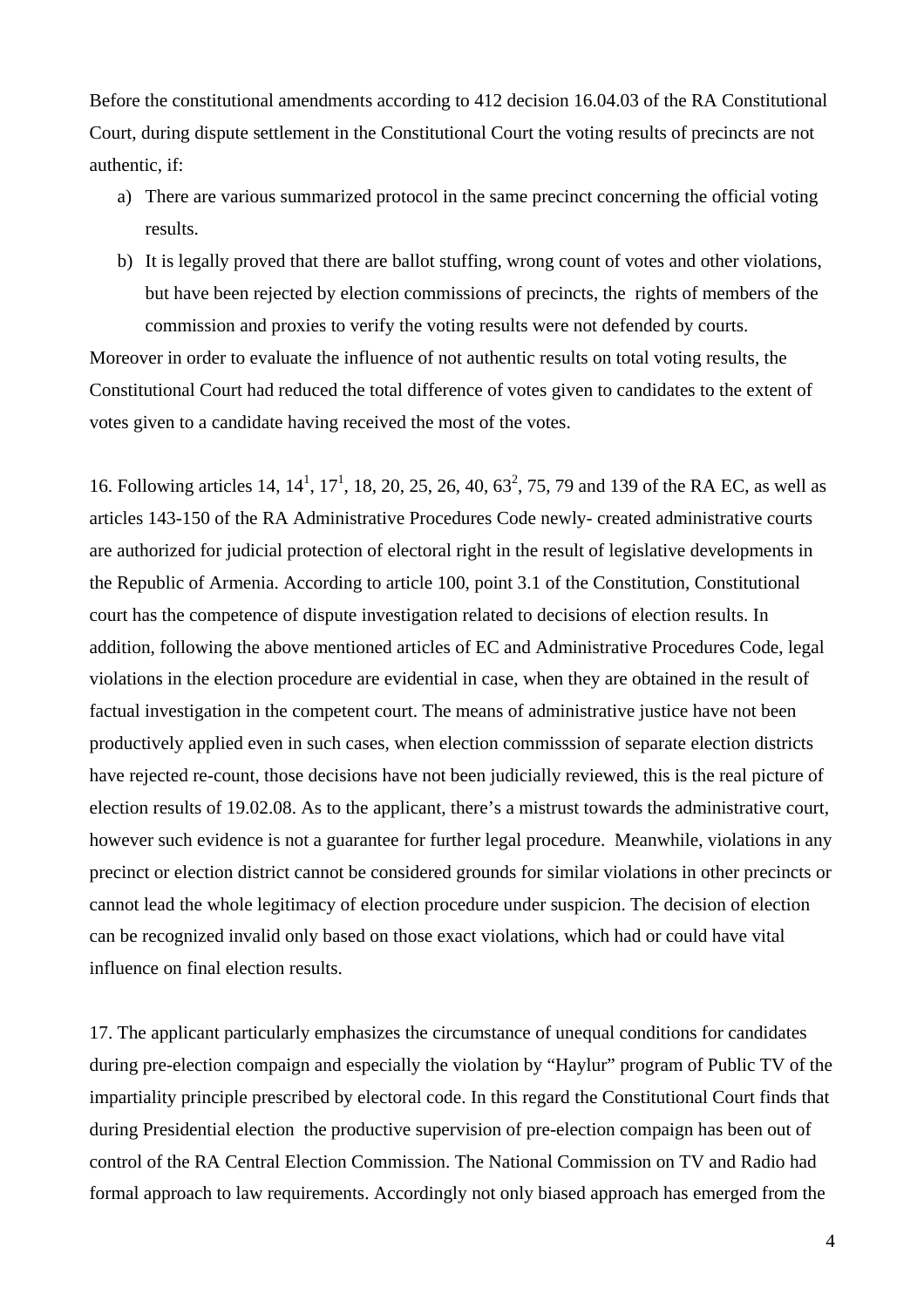media, but also legal and moral violations were noted during separate elucidations. The problem of pre-election campaign of Presidential candidates is closely related to the formulation of voters' opinions and the Constitutional court finds, however, that the candidates by various means could present their views to the voters. Following the international legal standards, the principles of fair pre-election campaign cannot be commented so widely to exclude the right of freedom of speech and information.

18. The analysis of legal violations pointed by applications, the criminal proceedings for election procedure by the RA Prosecutor's office, the fact presented by the RA Police testify that the basic imperfections of election procedure and the lack of public confidence have deep reasons. According to RA Constitutional Court decision 703, 10.06.07, the protection of electoral right, especially within the scopes of constitutional justice does not imply a formal approach on how the electoral rights of participating voters and nonparticipating voters are violated. This issue is of a wider framework and relates to the public function of elections in regard to how the public governing system forms and what credibility it gains, how the right of participation in governing bodies harmonizes with the responsible formation of such bodies and how the public behavior of individuals relates to this process. Holding democratic elections is the duty of state and not the duty of separate political unions and individuals.

According to article 1, point 4 of the RA EC the state, state administration, local self-government, bodies forming Central Election Commission and officials are responsible for the legitimacy of election procedure. The state is obliged to guarantee:

- a) the protection of election legislation from imperfections
- b) the separation of political activity from pre-election campaigning
- c) the exclusion of compatibility of political and benevolent activity
- d) the prevention of unanimity of political and business profits in all stages of election.

Elections must be the factor for overcoming political conflicts and strengthening the basis of state order in the RA. In reality post- election procedures more and more strain either political or public conflicts threatening democratic values such as tolerance, collaboration, public confidence, civilized dialogue.

According to the Constitutional Court there are several issues which require primary settlement. It refers to the current electoral system. The exclusion of possible legal violations principle shall be the basis of electoral system. It can be achieved only in the result of radical amendment of electoral system.

As to the evaluation of the situation within the frameworks of the dispute during the trial, comparing the evidence of the parties, analyzing case materials, current legislative regulations and